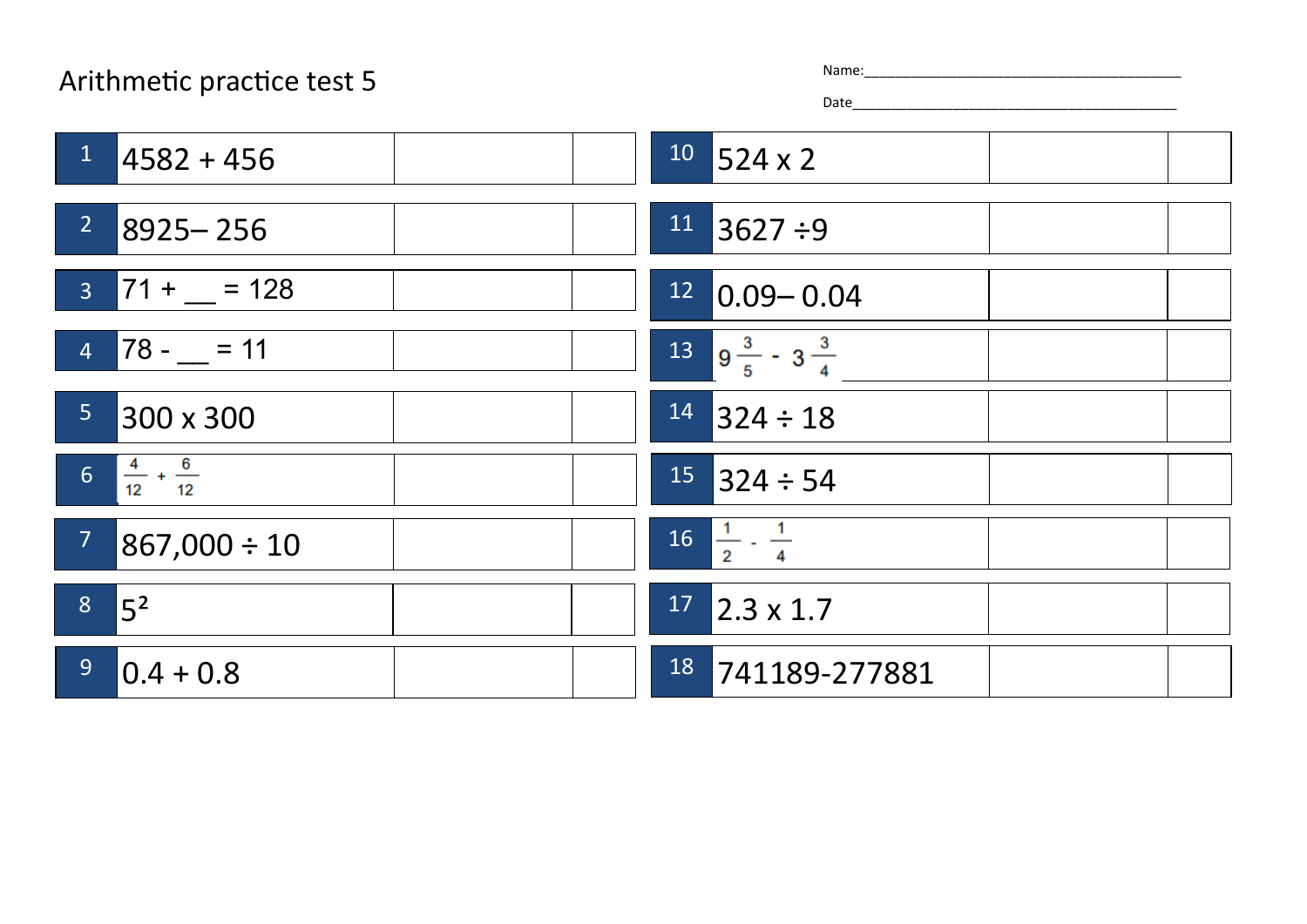| 19<br>405748+222714                  | $28$ 294 x 16                 |
|--------------------------------------|-------------------------------|
| $20$ 5-1.5                           | <sup>29</sup> 72.19 x 10      |
| $21$ 63 x 456                        | $30^{1}/_8$ of 40             |
| 22 $\frac{2}{3} \times 10$           | $31   623 + 10$               |
| <sup>23</sup> 5% x 56                | $32$ 573,193 - 100            |
| $\boxed{24}$ (12 + 52-4) ÷ 30        | $33\frac{2}{4} + \frac{1}{3}$ |
| $25 \frac{4}{9} \div 2$              | $34 \frac{2}{4}$ of ___ is 48 |
| $26 \frac{7}{10} \times \frac{1}{4}$ | $35 + 12 = 27$                |
| 27<br>25% of 98                      | $36 \times 3 = 6$             |

Things to work on for next time: